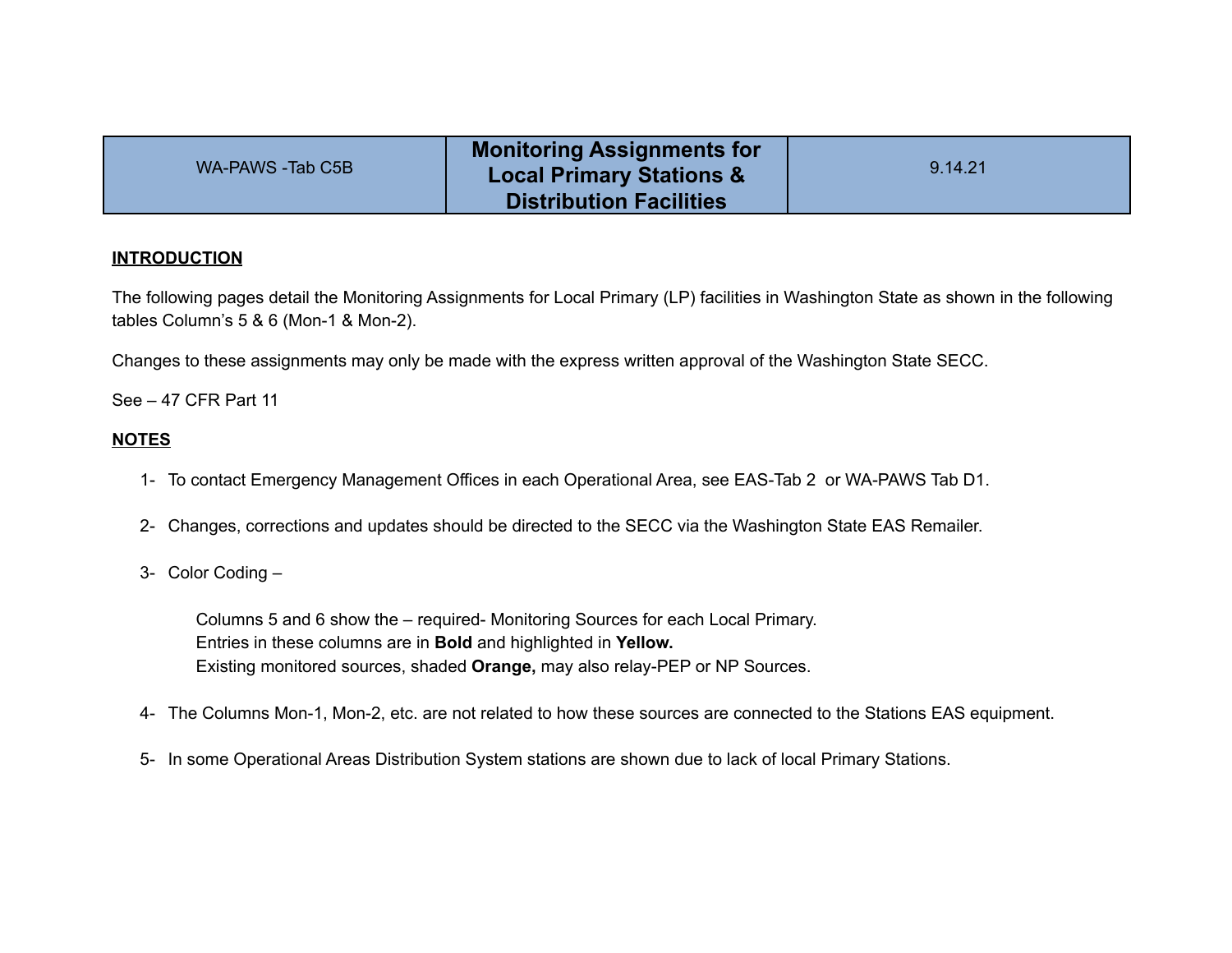| <b>OP AREA</b> | <b>CALL</b>    | <b>FREQ</b> | <b>LOCATION</b> | $MON-1$             | $MON-2$       | $MON-3$            | $MON-4$    | MON-5    | MON-6 |
|----------------|----------------|-------------|-----------------|---------------------|---------------|--------------------|------------|----------|-------|
| <b>CENTRAL</b> | KIRO-AM        | 710         | Seattle         | 710                 | 88.5          | 162.55             | 155.475    |          |       |
| <b>PUGET</b>   | <b>PEP</b>     |             |                 | <b>KIRO-AM</b>      | <b>KNKX</b>   | <b>NWS Seattle</b> | <b>SRN</b> |          |       |
|                | KIRO-FM        | 97.3        | Seattle         | 710                 | Sirius/XM     | 162.55             | 155.475    |          |       |
|                |                |             |                 | <b>KIRO-AM</b>      |               | <b>NWS Seattle</b> | SRN        |          |       |
|                | <b>KNKX</b>    | 88.5        | Seattle         | 710                 | <b>NPR</b>    | 162.55             | 155.475    | 450.0875 |       |
|                |                |             |                 | <b>KIRO-AM</b>      | <b>Squawk</b> | <b>NWS Seattle</b> | SRN        | CPS-LRN  |       |
|                | <b>NWS</b>     | 162.55      | Seattle         | 710                 | 88.5          | <b>SRN</b>         |            |          |       |
|                | <b>SEATTLE</b> |             |                 | <b>KIRO-AM</b>      | <b>KNKX</b>   |                    |            |          |       |
| Rev 8.19.21    | <b>KVTI</b>    | 90.9        | <b>Tacoma</b>   | <b>Part of NWPB</b> |               |                    |            |          |       |

**NOTE– Does not include the configuration of the EAS endec at the KIRO-AM Transmitter.**

| <b>STATION</b>    | <b>NAME</b>    | <b>OFFICE</b> | <b>CELL</b>  | <b>EMAIL</b>            | <b>NOTES</b>                                |
|-------------------|----------------|---------------|--------------|-------------------------|---------------------------------------------|
| KIRO- AM&FM       | Chief Engineer | 206-726-7093  | 503-313-6930 | jharstad@bonneville.com | <b>Bonneville International Corporation</b> |
| <b>KNWX</b>       | Lowell Kiesow  |               | 253-691-0076 | lkiesow@knkx.org        | Pacific Public Media                        |
| NWS Seattle       | Reid Wolcott   |               |              | reid.wolcott@noaa.gov   | National Weather Service (Seattle)          |
| <b>LECC Chair</b> | Phil Johnson   | 206-361-6248  | 206-930.9639 | p johnson58@msn.com     |                                             |

| <b>OP AREA</b> | <b>CALL</b> | <b>FREQ</b> | LOCATION   | $MON-1$              | $MON-2$            | $MON-3$             | $MON-4$    | MON-5      | MON-6 |
|----------------|-------------|-------------|------------|----------------------|--------------------|---------------------|------------|------------|-------|
| <b>CLALLAM</b> | <b>KONP</b> | 1450        | Pt Angeles | <b>Premiere FEMA</b> | 89.3               | <b>NWS</b> -Seattle | <b>LRN</b> |            |       |
| (EAST)         | K269FX      | 101.7       | Pt Angeles | <b>Channel</b>       | <b>KVIX (KNKX)</b> | 162.425             | (Freg TBD) |            |       |
|                | K267CT      | 101.3       | Seguim     |                      |                    |                     |            |            |       |
|                | <b>KVIX</b> | 89.3        | Pt Angeles | 710                  | <b>NPR</b>         | 162.55              | 450.0875   | 155.475    |       |
|                |             |             |            | <b>KIRO-AM</b>       | <b>Sauawk</b>      | <b>NWS Seattle</b>  | CPS-LRN    | <b>SRN</b> |       |
| Rev 5.5.20     | <b>KNWP</b> | 90.1        | Pt Angeles | <b>Part of NWPB</b>  |                    |                     |            |            |       |

| $\sim$ $\sim$ $\sim$<br><b>TION</b><br>SIAII | <b>NAME</b> | <b>OFFICE</b> | $\sim$<br>-<br>----- | <b>EMAIL</b> | NOTE <sup>e</sup> |
|----------------------------------------------|-------------|---------------|----------------------|--------------|-------------------|
|                                              |             |               |                      |              |                   |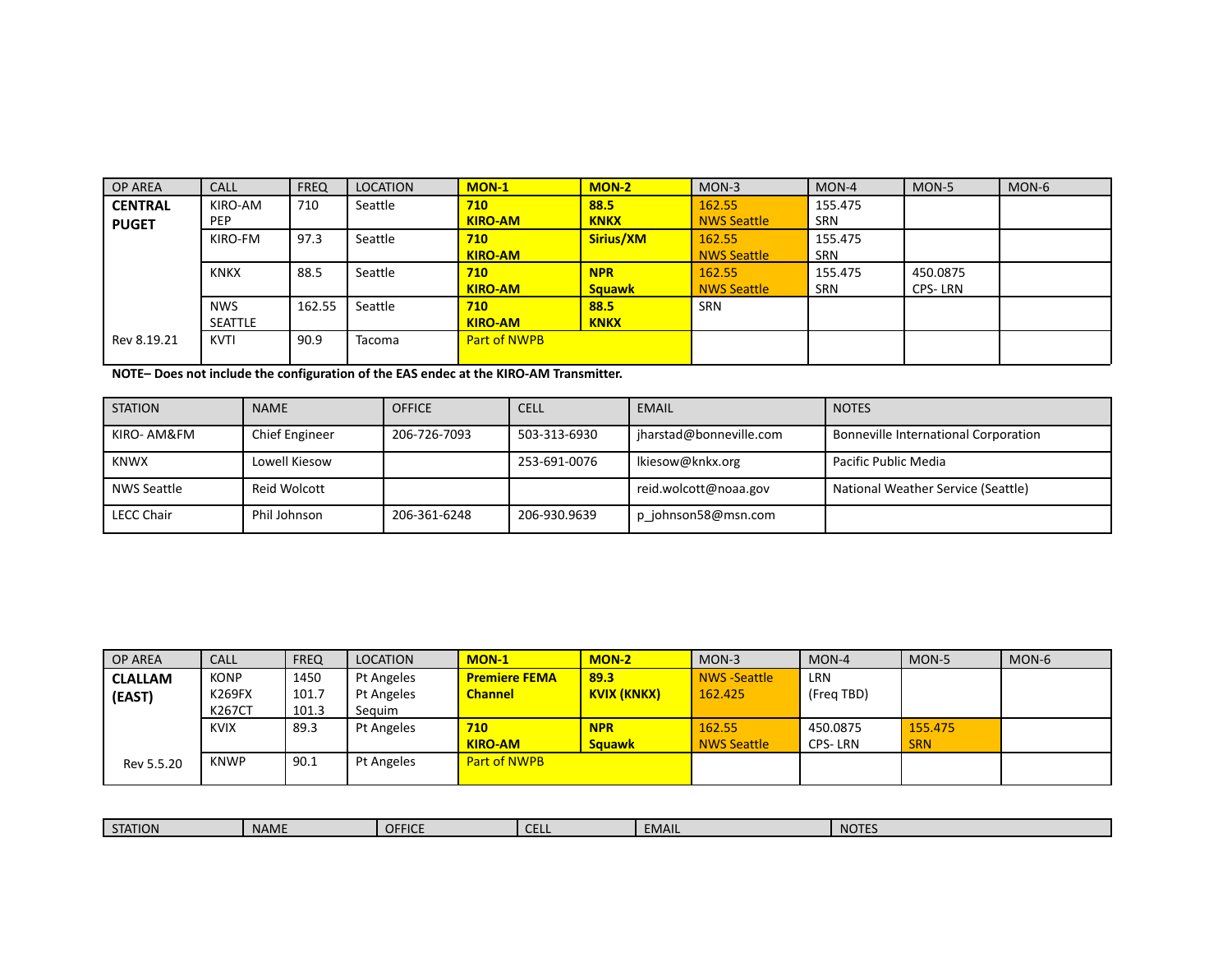| KONP              | Todd Ortloff  | 360-457-1450 x18 | 360.460.2010 | tortloff@radio-pacific.com | `Radio Pacific. Inc.                   |
|-------------------|---------------|------------------|--------------|----------------------------|----------------------------------------|
| <b>KVIX</b>       | Lowell Kiesow | 253-691-0076     |              | lkiesow@knkx.org           | Pacific Public Media                   |
| <b>LECC Chair</b> | Anne Chastain | 360-417-2483     | 360-460-6234 | achastain@co.clallam.wa.us | Clallam County Dept of Emergency Mgmt. |

| <b>OP AREA</b> | <b>CALL</b> | <b>FREQ</b> | LOCATION | $MON-1$             | <b>MON-2</b>      | MON-3      | $MON-4$ | MON-5 |  |
|----------------|-------------|-------------|----------|---------------------|-------------------|------------|---------|-------|--|
| <b>CLALLAM</b> | KBDB        | 96.7        | Forks    | <b>Pending</b>      | 162.425           | 155.475    |         |       |  |
| (WEST)         |             |             |          |                     | <b>Mt Octopus</b> | <b>SRN</b> |         |       |  |
|                | KNWU        | 91.5        | Forks    | <b>Part of NWPB</b> |                   |            |         |       |  |
| Rev 8.19.21    |             |             |          |                     |                   |            |         |       |  |

| <b>STATION</b> | <b>NAME</b>   | <b>PHONE</b> | <b>CELL</b>  | <b>EMAIL</b>               | <b>NOTES</b>                          |
|----------------|---------------|--------------|--------------|----------------------------|---------------------------------------|
| KBDB           | Mark Lamb     | 425-503-9768 |              | mark@forksbroadcasting.com | Forks Broadcasting, Inc.              |
| KNWU           | Brady Aldrich | 509-682-6996 | 509-750-5821 | brady.aldrich@wsu.edu      | Northwest Public Broadcasting         |
| l LECC Chair   | Anne Chastain | 360-417-2483 | 360-460-6234 | achastain@co.clallam.wa.us | Clallam County Dept of Emergency Mgmt |

| <b>OP AREA</b> | <b>CALL</b>   | <b>FREQ</b> | LOCATION | $MON-1$                               | $MON-2$         | $MON-3$             | $MON-4$     | MON-5 | MON-6 |
|----------------|---------------|-------------|----------|---------------------------------------|-----------------|---------------------|-------------|-------|-------|
| <b>COASTAL</b> | <b>KXRO</b>   | 1320        | Aberdeen | 155,475                               | 88.5            | 162.475             | 450.0875    |       |       |
|                | <b>KDUX</b>   | 104.7       |          | <b>SRN</b>                            | <b>KNKX</b>     | <b>Capital Peak</b> | <b>LRN</b>  |       |       |
|                | <b>KSWW</b>   | 102.1       | Aberdeen | 100.9                                 | <b>SiriusXM</b> | 162.475             | 1320        |       |       |
|                |               |             |          | <b>K265DP</b>                         | (Pending)       | <b>Capital Peak</b> | <b>KXRO</b> |       |       |
|                | K265DP        | 100.9       | Aberdeen | <b>Part of KNKX</b>                   |                 |                     |             |       |       |
|                | <b>K214FI</b> | 90.7        | Raymond  |                                       |                 |                     |             |       |       |
| Rev 5.6.20     | KOAC-F        | 89.7        | Astoria  | <b>Part of KOAC</b> usable in Pacific |                 |                     |             |       |       |
|                | M             |             |          | County                                |                 |                     |             |       |       |

| <b>STATION</b> | <b>NAME</b>              | <b>OFFICE</b> | <b>CELL</b> | <b>EMAIL</b>                       | <b>NOTES</b>               |
|----------------|--------------------------|---------------|-------------|------------------------------------|----------------------------|
| l KXRO-KDUX    | Pat Anderson             | 360-533-1320  |             | patrick.anderson@alphamediausa.com | Alpha Media Gravs Harbor   |
| , KSWW         | <b>Bill Wolfenbarger</b> | 360-533-3000  |             | bossbill@jodesha.com               | Jodesha Broadcasting, Inc. |
| LECC Chair     | Pat Anderson             | 360-533-1320  |             | patrick.anderson@alphamediausa.com | Alpha Media Grays Harbor   |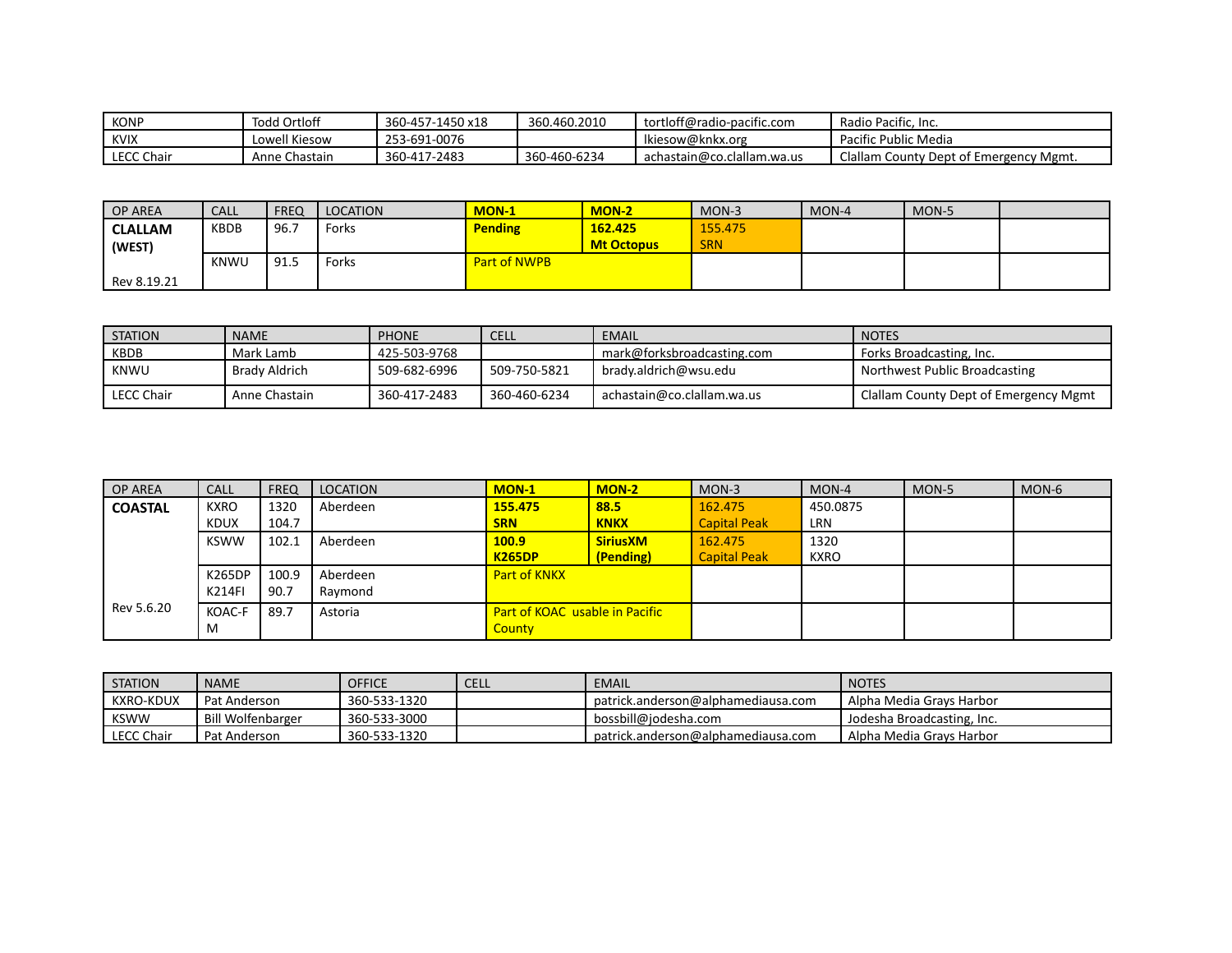| <b>OP AREA</b>  | <b>CALL</b> | <b>FREQ</b> | LOCATION     | $MON-1$             | $MON-2$     | $MON-3$    | $MON-4$             | MON-5       | MON-6 |
|-----------------|-------------|-------------|--------------|---------------------|-------------|------------|---------------------|-------------|-------|
| <b>COLUMBIA</b> | KONA-AM     | 610         | Tri-Cities   | 155,475             | 89.1        | 162.450    | 155.82              | 102.7       |       |
| <b>BASIN</b>    | KONA-FM     | 105.3       |              | <b>SRN</b>          | <b>KFAE</b> | <b>NWS</b> | Franklin LRN        | <b>KORD</b> |       |
|                 | <b>KORD</b> | 102.7       | Tri-Cities   | <b>Premiere Sat</b> | 89.1        | 162.450    | 155.82              |             |       |
|                 |             |             |              | <b>FEMA Ch.</b>     | <b>KFAE</b> | <b>NWS</b> | <b>Franklin LRN</b> |             |       |
|                 | KFAE        | 89.1        | Tri-Cities   | <b>Part of NWPB</b> |             |            |                     |             |       |
|                 | <b>KLWS</b> | 89.7        | Walla Walla  |                     |             |            |                     |             |       |
| Rev 3.21.21     | <b>KRBM</b> | 90.9        | Pendleton OR | Part of OPB         |             |            |                     |             |       |

| <b>STATION</b>    | <b>NAME</b>  | <b>OFFICE</b> | <b>CELL</b>  | EMAIL                         | <b>NOTES</b>                          |
|-------------------|--------------|---------------|--------------|-------------------------------|---------------------------------------|
| KONA-AM-FM        | Robb Francis | 509-547-1618  |              | rfrancis@cherrycreekmedia.com | Cherry Creek Media                    |
| <b>KORD-FM</b>    | Jay White    |               | 509-430-2223 | jay.white@townsquaremedia.com | Townsguare Media                      |
| <b>LECC Chair</b> | Sean Davis   | 509-545-3546  | 509-492-1373 | sdavis@co.franklin.wa.us      | <b>Franklin County Emergency Mgmt</b> |

**COLUMBIA GORGE**- Includes Skamania and Klickitat Counties in Washington and is administered by the Oregon SECC. For Monitoring Assignments – see the Oregon State EAS Plan at www.sbe76.org/EAS-Plan.html

| <b>OP AREA</b>   | <b>CALL</b> | <b>FREQ</b> | LOCATION | <b>MON-1</b> | <b>MON-2</b>    | MON-3      | MON-4      | MON-5       | MON <sub>6</sub> | <b>NOTES</b>                     |
|------------------|-------------|-------------|----------|--------------|-----------------|------------|------------|-------------|------------------|----------------------------------|
| <b>COWLITZ</b>   | <b>KUKN</b> | 105.5       | Longview | 91.5         | 104.7           | LRN        | <b>NWS</b> | <b>KRQ1</b> |                  | No current information regarding |
| <b>WAHKIAKUM</b> |             |             | Kelso    | <b>OPB</b>   | <b>K284BM</b>   | 450.1      | 162.525    | 107.1       |                  | 450.1 LRN                        |
|                  | <b>KROT</b> | 107.1       | Longview | 91.5         | <b>Premiere</b> | <b>NWS</b> | LRN        | <b>KNKX</b> |                  |                                  |
| Rev 5.6.20       |             |             | Kelso    | <b>OPB</b>   | <b>FEMA Ch</b>  | 162.525    | 450.1      | 104.7       |                  |                                  |
|                  | K284BM      | 104.7       | Longview | Part of KNKX |                 |            |            |             |                  |                                  |

| <b>STATION</b> | <b>NAME</b>   | <b>OFFICE</b> | <b>CELL</b>  | <b>EMAIL</b>            | <b>NOTES</b>                             |
|----------------|---------------|---------------|--------------|-------------------------|------------------------------------------|
| KUKN           | John Paul- GM | 360-636-0110  | 503-840-9931 | johnpaul@kukn.com       | Washington Interstate Broadcasting, Inc. |
|                | Doug Fisher   |               | 360-957-7115 | doug@comtekservice.com  | Comtek Service, Inc. (Contract Engineer) |
| KRQT           | John Mackey   | N/A           | 503-706-6506 | john@parg.org           | Bicoastal Media (Engineer)               |
| LECC-Chair     | John Mackey   | N/A           | 503-706-6506 | john@parg.org           | Bicoastal Media                          |
|                | Beau Renfro   | 360-795-7876  | 360-957-3724 | renfrob@wahkiakum.wa.us | Wahkiakum County Dept of Emergency Mgmt  |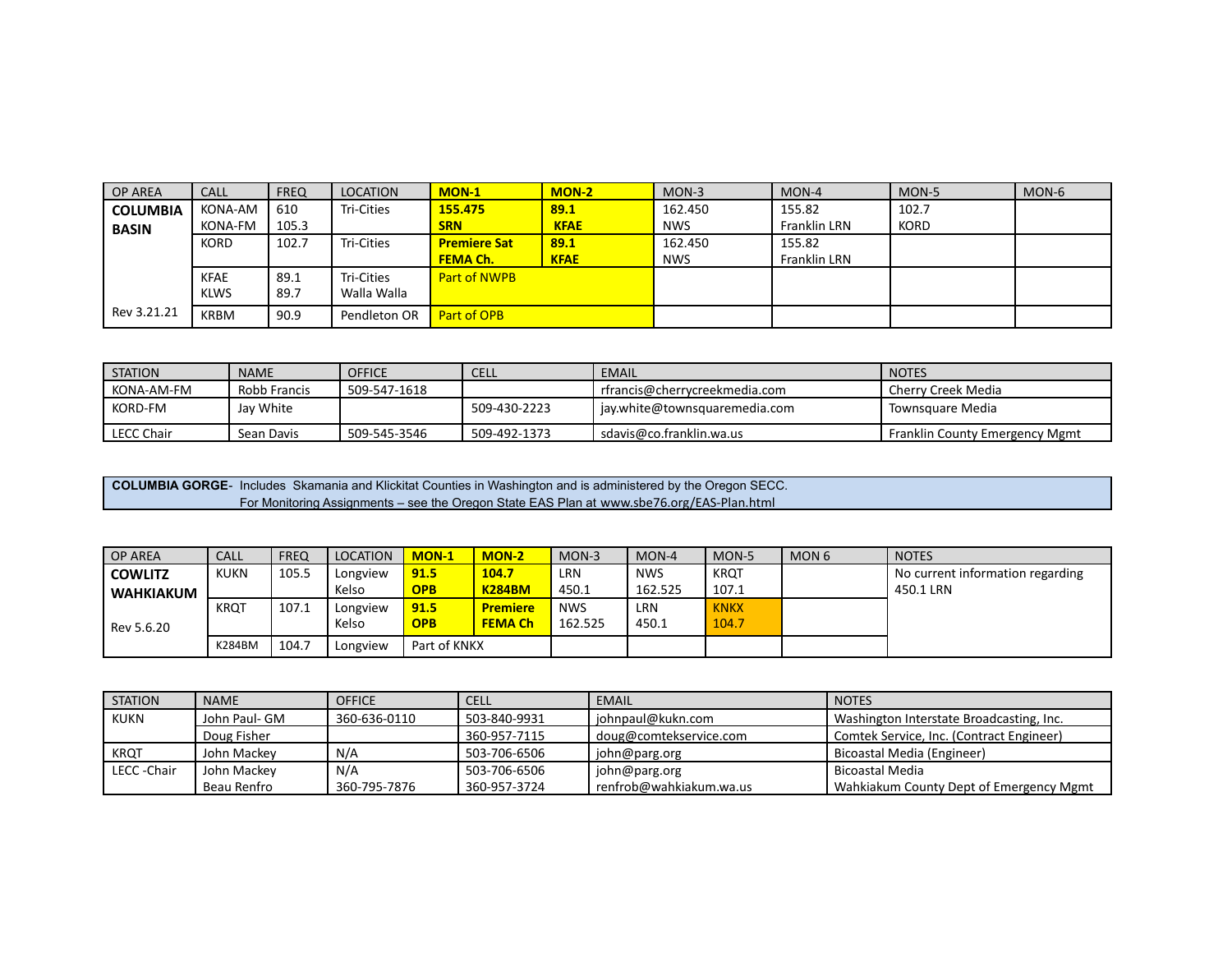| <b>OP AREA</b>   | <b>CALL</b>    | <b>FREQ</b> | <b>LOCATION</b>  | $MON-1$                       | <b>MON-2</b>   | $MON-3$     | $MON-4$     | MON-5   | <b>NOTES</b> |
|------------------|----------------|-------------|------------------|-------------------------------|----------------|-------------|-------------|---------|--------------|
| <b>INLAND</b>    | KXLY-FM        | 99.9        | Spokane          | <b>Premiere</b>               | 155.475        | 162.400     | 453.300     |         |              |
| <b>NORTHWEST</b> |                |             |                  | <b>FEMA Ch</b>                | <b>SRN</b>     | <b>NWS</b>  | Spokane LRN |         |              |
|                  | <b>KXLY-AM</b> | 920         | Spokane          | <b>Premiere</b>               | 155.475        | 162.400     | 99.9        |         |              |
|                  |                |             |                  | <b>FEMA Ch</b>                | <b>SRN</b>     | <b>NWS</b>  | KXLY-FM     |         |              |
|                  | <b>KHTO</b>    | 94.5        | Spokane          | <b>Premiere</b>               | 155.475        | 162.400     | 99.9        |         |              |
|                  |                |             | COL - Hayden, ID | <b>FEMA Ch</b>                | <b>SRN</b>     | <b>NWS</b>  | KXLY-FM     |         |              |
|                  | <b>KPBX</b>    | 91.1        | Spokane          | <b>NPR Squawk</b>             | <b>SirusXM</b> | 162.400     | KXLY-FM     | KXLY-AM |              |
|                  |                |             |                  |                               |                | <b>NWS</b>  | 99.9        | 920     |              |
|                  | KWSU-AM        | 1250        | Pullman          | <b>KWSU &amp; KRFA</b>        |                | 162.55 -NWS | 99.9        | 155.475 |              |
|                  |                |             |                  | <b>ACHIEVE FCC COMPLIANCE</b> |                | Lewiston    | KXLY-FM     | SRN     |              |
| Rev 8.19.21      | <b>KRFA-FM</b> | 91.7        | Moscow, ID       | <b>VIA NWPB</b>               |                |             |             |         |              |
|                  |                |             |                  |                               |                |             |             |         |              |

| STATION           | <b>NAME</b>        | <b>OFFICE</b> | <b>CELL</b>  | <b>EMAIL</b>                  | <b>NOTES</b>                           |
|-------------------|--------------------|---------------|--------------|-------------------------------|----------------------------------------|
| KXLY-AM           | Casey Jordan       | 509-329-4903  | 509-991-2980 | caseyj@kxly.com               | <b>KXLY Broadcast Group</b>            |
| KXLY-FM           |                    |               |              |                               | (Morgan Murphy Media)                  |
| KHTQ-FM           |                    |               |              |                               |                                        |
| KPBX-FM           | Jerry Olson        | 509-328-5729  | 509-994-7236 | jolson@kpbx.org               | Spokane Public Radio, Inc.             |
| KWSU & KRFA       | Brady Aldrich      | 509-682-6996  | 509-750-5821 | brady.aldrich@wsu.edu         | Northwest Public Broadcasting          |
| <b>LECC Chair</b> | Simone Ramel-McKay | 509-477-3006  | 509-385-9235 | sramelmckay@spokanecounty.org | Spokane County Dept of Emergency Mgmt. |

| <b>OP AREA</b>  | <b>CALL</b>    | <b>FREQ</b> | <b>LOCATION</b> | <b>MON-1</b>        | <b>MON-2</b> | $MON-3$    | MON-4 | MON-5                   |
|-----------------|----------------|-------------|-----------------|---------------------|--------------|------------|-------|-------------------------|
| <b>KITTITAS</b> | <b>KXLE-AM</b> | 1240        | Ellensburg      | 90.7                | 155.475      | 162.400    |       | KXLE has Premiere – not |
|                 | <b>KXLE-FM</b> | 95.3        |                 | <b>KNWR</b>         | <b>SRN</b>   | <b>NWS</b> |       | Presently connected     |
| Rev 8.19.21     | <b>KNWR</b>    | 90.7        | Naneum Ridge    | <b>Part of NWPB</b> |              |            |       |                         |

| <b>STATION</b> | <b>NAME</b>        | <b>OFFICE</b> | <b>CELL</b>  | EMAIL                 | <b>NOTES</b>                  |
|----------------|--------------------|---------------|--------------|-----------------------|-------------------------------|
| KXLE-AM        | <b>Brad Tacher</b> | 509-925-1488  | N/A          | brad@kxleradio.com    | KXLE, Inc.                    |
| KXLE-FM        |                    |               |              |                       |                               |
| <b>KNWR</b>    | Brady Aldrich      | 509-682-6996  | 509-750-5821 | brady.aldrich@wsu.edu | Northwest Public Broadcasting |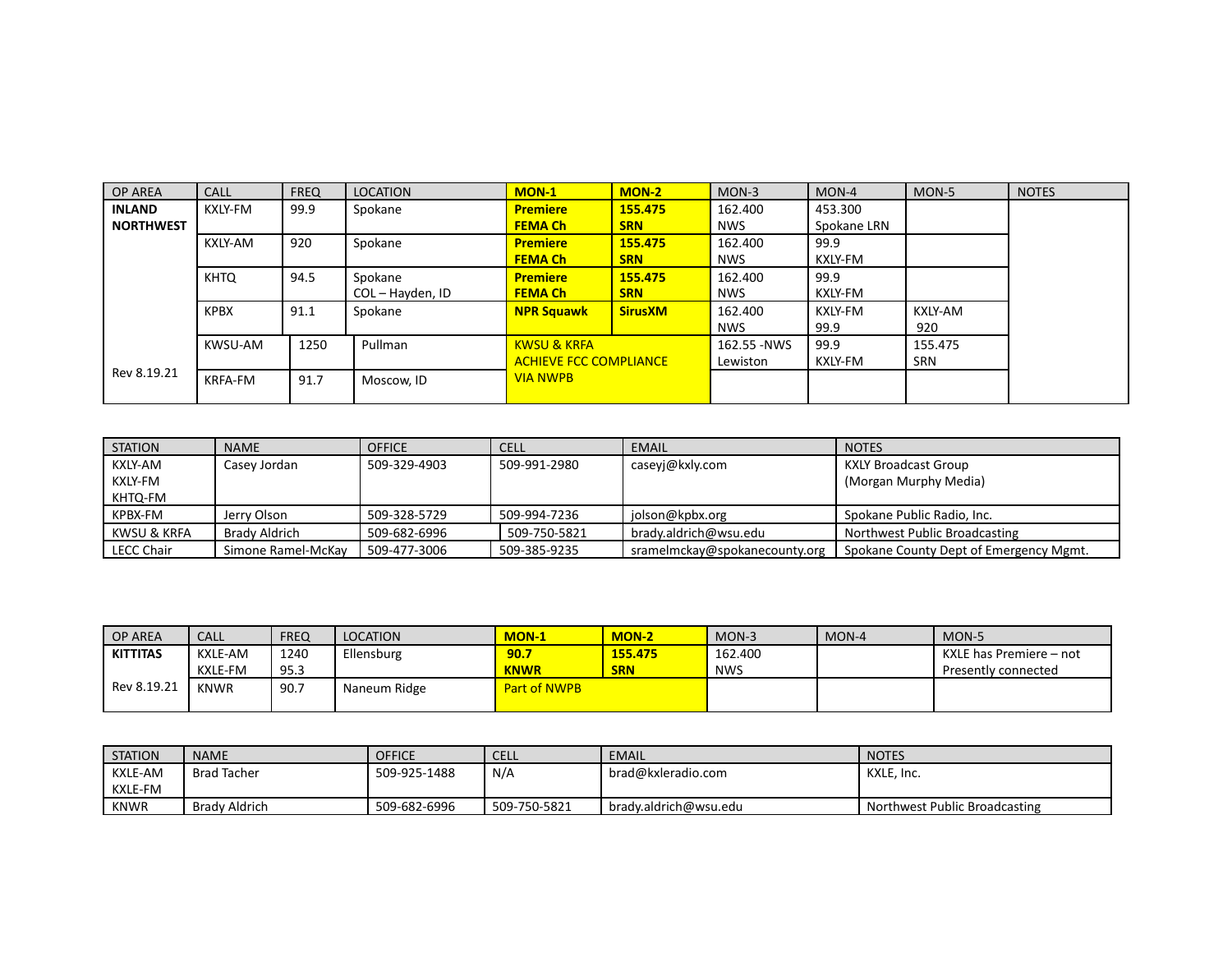| LECC C<br>LECC CO | <b>Brad</b><br>Tacher | 509-925-1488 | N/A                 | $bra{d}$<br>'ksleradio.com        | KXLE, Inc.                              |
|-------------------|-----------------------|--------------|---------------------|-----------------------------------|-----------------------------------------|
| Chairs            | Bob<br>Johnson        | 509-925-8537 | $-1280$<br>509-899- | າnson@kittcom.org<br><b>10hns</b> | . TCOM 91 $^\circ$<br><b>VIT</b><br>-NH |

| <b>OP AREA</b> | <b>CALL</b> | <b>FREQ</b> | <b>LOCATION</b> | <b>MON-1</b>        | $MON-2$        | MON-3      | MON-4   | MON-5       | MON <sub>6</sub> | <b>NOTES</b>                |
|----------------|-------------|-------------|-----------------|---------------------|----------------|------------|---------|-------------|------------------|-----------------------------|
| LEWIS          | KELA        | 1470        | Centralia -     | <b>Premiere</b>     | <b>KIRO-AM</b> | <b>NWS</b> | LRN     | <b>KROT</b> | <b>SRN</b>       | 155.1 LRN is non-functional |
|                |             |             | Chehalis        | <b>FEMA Ch</b>      | 710            | 162.475    | 155.1   | 107.1       | 155.475          |                             |
|                | KITI-AM     | 1420        | Centralia -     | 155.475             | 162.475        | KELA       | LRN     |             |                  |                             |
|                | KITI-FM     | 95.1        | Chehalis        | <b>SRN</b>          | <b>NWS</b>     | 1470       | 155.100 |             |                  |                             |
| Rev 8.19.21    | <b>KSWS</b> | 88.9        | <b>Chehalis</b> | <b>Part of NWPB</b> |                |            |         |             |                  |                             |
|                |             |             |                 |                     |                |            |         |             |                  |                             |

| <b>STATION</b> | <b>NAME</b>   | <b>OFFICE</b> | <b>CELL</b>  | EMAIL                           | <b>NOTES</b>                        |
|----------------|---------------|---------------|--------------|---------------------------------|-------------------------------------|
| KELA-AM        | John Mackey   |               | 503-706-6506 | john@parg.org                   | Bicoastal Media, LLC                |
| KMNT-FM        |               |               |              |                                 |                                     |
| KITI-AM        | Derek Shannon | 360-736-1355  | 360-742-0886 | dshannon@live95.com             | Premier Broadcasters, Inc.          |
| KITI-FM        |               |               |              |                                 |                                     |
| <b>KSWS</b>    | Brady Aldrich | 509-682-6996  | 509-750-5821 | brady.aldrich@wsu.edu           | Northwest Public Broadcasting       |
| l lecc         | Larry Miner   | 260-736-3321  | 460-520-0440 | larryminer@bicoastalmedia.com   | Bicoastal Media. LLC                |
|                | Scott Mattoon | 360-740-1292  | 360-520-0391 | scott.mattoon@lewiscountywa.gov | Lewis County Dept of Emergency Mgmt |

| <b>OP AREA</b>  | <b>CALL</b> | <b>FREQ</b> | LOCATION | $MON-1$     | $MON-2$         | $MON-3$    | $MON-4$    | MON-5       | MON-6 | <b>NOTES</b>                 |
|-----------------|-------------|-------------|----------|-------------|-----------------|------------|------------|-------------|-------|------------------------------|
| <b>MASON</b>    | <b>KXXO</b> | 96.1        | Olympia  | <b>KNKX</b> | 155,475         | Thurston   | <b>NWS</b> | <b>KYYO</b> |       | Mason County LRN is a work   |
| <b>THURSTON</b> |             |             |          | 88.5        | <b>SRN</b>      | <b>LRN</b> | 162.475    | 96.9        |       | in progress, will be 155.865 |
|                 |             |             |          |             |                 | 155.145    |            |             |       |                              |
|                 | <b>KYYO</b> | 96.9        | Olympia  | 88.5        | <b>Premiere</b> | Thurston   | <b>SRN</b> | <b>NWS</b>  |       |                              |
| Rev 8.19.21     |             |             |          | <b>KNKX</b> | <b>FEMA</b>     | <b>LRN</b> | 155.475    | 162.475     |       |                              |
|                 |             |             |          |             | Chan.           | 155.145    |            |             |       |                              |

| <b>STATION</b> | <b>NAME</b>   | <b>OFFICE</b> | <b>CELL</b> | EMAIL                   | <b>NOTES</b>                       |
|----------------|---------------|---------------|-------------|-------------------------|------------------------------------|
| <b>KXXO</b>    | Tim Vik       | 360-943-9937  |             | Tim@spirit1053.com      | 3 Cities, Inc. (Contract Engineer) |
| <b>KYYO</b>    | Nat L. George | 360-250-9801  |             | nat.george@kgyradio.com | KGY, Inc.                          |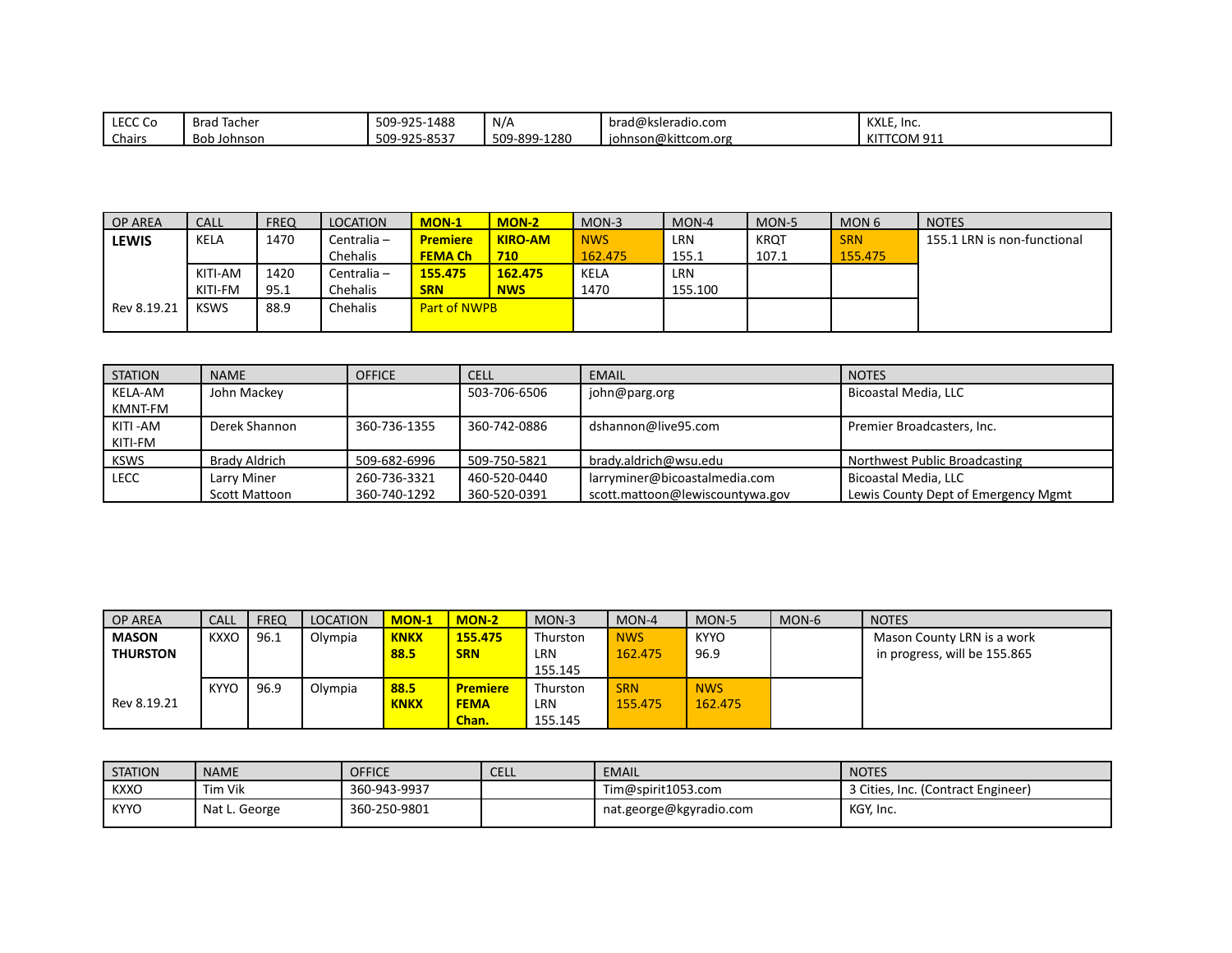| $\cdot$ . I FCC C'<br><b>LECC Chair</b> | ` Wright<br>Tammi i | 7-9670 x800<br>$\sim$ $\sim$ $\sim$<br>$360 - 42$ | −90-6607<br>360-490- | $\mathcal{C}$ tammiw@masoncountywa.gov | 's Office<br>. County Sheriff's<br>l hurston |
|-----------------------------------------|---------------------|---------------------------------------------------|----------------------|----------------------------------------|----------------------------------------------|
|-----------------------------------------|---------------------|---------------------------------------------------|----------------------|----------------------------------------|----------------------------------------------|

| OP AREA        | <b>CALL</b> | <b>FREQ</b> | <b>LOCATION</b> | $MON-1$             | $MON-2$           | MON-3      | MON-4 | MON-5 | MON-6 |
|----------------|-------------|-------------|-----------------|---------------------|-------------------|------------|-------|-------|-------|
| <b>NORTH</b>   | KPQ -AM     | 560         | Wenatchee       | $155.475 - SRN$     | <b>Premiere</b>   | 162.475    |       |       |       |
| <b>CENTRAL</b> | KPQ-FM      | 102.1       | Mission Ridge - | (Burch Mt)          | <b>FEMA Chan.</b> | <b>NWS</b> |       |       |       |
|                | <b>KBSN</b> | 1470        | Moses Lake      | <b>Premiere</b>     | 91.5              | 162.475    |       |       |       |
|                | <b>KDRM</b> | 99.3        |                 | <b>FEMA Channel</b> | <b>KLWS</b>       | <b>NWS</b> |       |       |       |
| Rev 8.19.21    | <b>KNWR</b> | 90.7        | Naneum Ridge    | <b>Part of NWPB</b> |                   |            |       |       |       |
|                | <b>KLWS</b> | 91.5        | Ephrata         |                     |                   |            |       |       |       |

| <b>STATION</b> | <b>NAME</b>          | <b>OFFICE</b> | <b>CELL</b>  | <b>EMAIL</b>                     | <b>NOTES</b>                        |
|----------------|----------------------|---------------|--------------|----------------------------------|-------------------------------------|
| KBSN (AM)      | Dale Roth (GM)       | 509-765-3441  | 509-793-6200 | dalerothradio@gmail.com          | KSEM, Inc.                          |
| KDRM           |                      |               |              |                                  |                                     |
| KPQ-AM         | Jesse Spurgeon       | 509-665-6565  | 509-899-8302 | jspurgeon@cherrycreekmedia.com   | Cherry Creek Media                  |
| KPQ-FM         |                      |               |              |                                  |                                     |
| KPBX-FM        | Jerry Olson          | 509-328-5729  | 509-994-7236 | jolson@kpbx.org                  | Spokane Public Radio, Inc.          |
| <b>KNWR</b>    | <b>Brady Aldrich</b> | 509-682-6996  | 509-750-5821 | brady.aldrich@wsu.edu            | Northwest Public Broadcasting       |
| <b>KLWS</b>    |                      |               |              |                                  |                                     |
| LECC           | Charlie Osgood       | 509-663-5186  | 509-669-5660 | charlie.osgood@alphamediausa.com | Alpha Media Wenatchee               |
| Co-Chairs      | Sandi Duffey         | 509-766-5014  | 509-237-2987 | sduffey@grantcountywa.gov        | <b>Grant County Emergency Mgmt.</b> |

| OP AREA         | CALL        | <b>FREQ</b> | <b>LOCATION</b> | $MON-1$             | $MON-2$             | $MON-3$     | MON-4 | MON-5 | <b>Notes</b> |
|-----------------|-------------|-------------|-----------------|---------------------|---------------------|-------------|-------|-------|--------------|
| <b>NORTHERN</b> | KGMI        | 790         | Bellingham      | 162.525             | <b>Premiere</b>     | <b>KNKX</b> |       |       | Co-Owned     |
| <b>PUGET</b>    |             |             |                 | <b>NWS</b>          | <b>FEMA Channel</b> | 88.7        |       |       | Separate     |
| <b>SOUND</b>    | <b>KISM</b> | 92.9        | Bellingham      | 162.525             | <b>Premiere</b>     | 790         |       |       | Endecs       |
|                 |             |             | Mt Constitution | <b>NWS</b>          | <b>FEMA Channel</b> | KGMI        |       |       |              |
|                 | <b>KZAZ</b> | 91.         | Bellingham      | <b>Part of NWPB</b> |                     |             |       |       |              |
| Rev 8.21.21     |             |             |                 |                     |                     |             |       |       |              |

| <b>STATION</b> | <b>NAME</b>   | <b>OFFICE</b> | CELLULAR     | EMAIL                          | <b>NOTES</b>                             |
|----------------|---------------|---------------|--------------|--------------------------------|------------------------------------------|
| KGMI-AM        | Jeff Den Adel | 360-734-9790  | 360-420-4938 | jdenadel@cascaderadiogroup.com | Saga Broadcasting, LLC                   |
| l Kism-FM      |               | Ext 231       |              |                                | Also own KPUG-(AM), KAFE-(FM), KBAI-(AM) |
| <b>KZAZ</b>    | Brady Aldrich | 509-682-6996  | 509-750-5821 | brady.aldrich@wsu.edu          | Northwest Public Broadcasting            |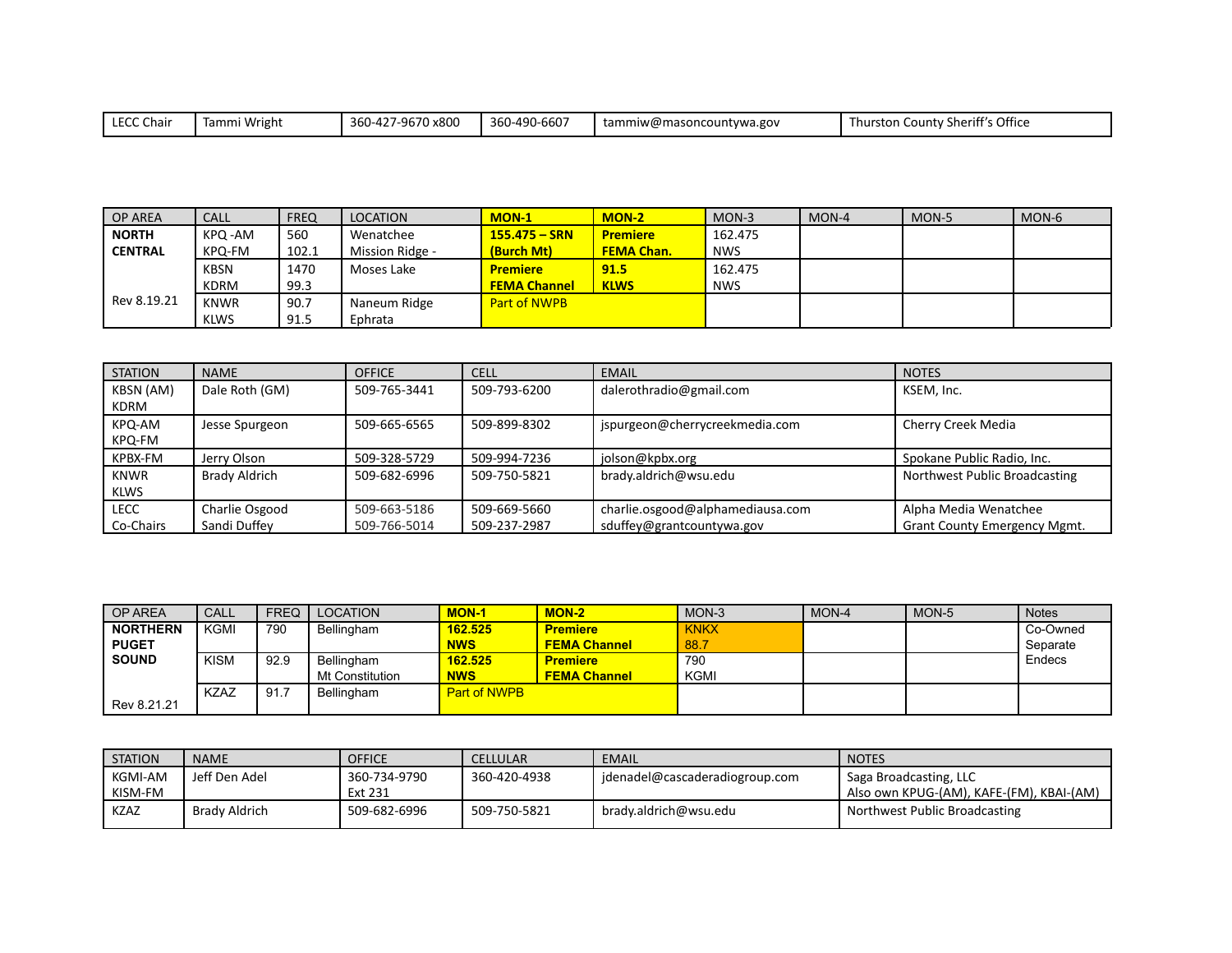| $-00$<br>Chair | Position<br>Open. |  |  |
|----------------|-------------------|--|--|

| OP AREA         | <b>CALL</b> | <b>FREQ</b> | <b>LOCATION</b> | <b>MON-1</b>        | $MON-2$   | MON-3  | MON-4      | MON-5 | $MON-6$ |
|-----------------|-------------|-------------|-----------------|---------------------|-----------|--------|------------|-------|---------|
| <b>OKANOGAN</b> | KOMW-AM     | 680         | Omak            | 90.1                | Sirius/XM | 102.1  | 162.525    |       |         |
|                 | KCNW-FM     | 92.7        |                 | <b>KOWS</b>         |           | KPQ-FM | <b>NWS</b> |       |         |
|                 | KZBE-FM     | 104.3       |                 |                     |           |        |            |       |         |
| Rev 8.19.21     | <b>KOWS</b> | 90.1        | North of Omak   | <b>Part of NWPB</b> |           |        |            |       |         |

| I STATION      | <b>NAME</b>            | <b>OFFICE</b> | <b>CELL</b>  | <b>EMAIL</b>          | <b>NOTES</b>                      |
|----------------|------------------------|---------------|--------------|-----------------------|-----------------------------------|
| KOMW-AM        | John Andrist           | 509-826-0300  | 509-322-2755 | jandrist@ncidata.com. | North Cascades Broadcasting, Inc. |
| <b>KCNW-FM</b> |                        |               |              |                       |                                   |
| KZBE-FM        |                        |               |              |                       |                                   |
| KPBX-FM        | Jerry Olson            | 509-328-5729  | 509-994-7236 | jolson@kpbx.org       | Spokane Public Radio, Inc.        |
| <b>KQWS</b>    | Brady Aldrich          | 509-682-6996  | 509-750-5821 | brady.aldrich@wsu.edu |                                   |
| LECC Co        | <b>Maurice Goodall</b> | 509-422-7206  | 509-429-2576 | em@co.okanogan.wa.us  | Okanogan County Emergency Mgmt    |
| Chair          | John Andrist           | 509-826-0300  | 509-322-2755 | jandrist@ncidata.com. | North Cascades Broadcasting, Inc. |

**PORTLAND-VANCOUVER –** Includes the Clark County, Washington is administered by the Oregon SECC For Monitoring Assignments – See the Oregon State EAS Plan at www.sbe76.org/EAS-Plan.html

| <b>OP AREA</b> | <b>CALL</b>     | <b>FREQ</b> | <b>LOCATION</b> | <b>MON-1</b>        | <b>MON-2</b> | $MON-3$     | $MON-4$    | MON-5 | <b>NOTES</b> |
|----------------|-----------------|-------------|-----------------|---------------------|--------------|-------------|------------|-------|--------------|
| <b>YAKIMA</b>  | <b>KATS</b>     | 94.5        | Yakima          | <b>Premiere</b>     | 155,475      | <b>NWS</b>  | KNWY(1)    |       |              |
| <b>VALLEY</b>  | LP1             |             |                 | <b>FEMA Ch</b>      | <b>SRN</b>   | 162.550     | 90.3       |       |              |
|                | <b>KRSE</b>     | 105.7       | Yakima          | <b>Premiere</b>     | 155.475      | <b>KATS</b> | <b>NWS</b> |       |              |
|                | LP <sub>2</sub> |             |                 | <b>FEMA Ch</b>      | <b>SRN</b>   | 94.5        | 162.550    |       |              |
| Rev 8.19.21    | <b>KNWY</b>     | 90.3        | Yakima          | <b>Part of NWPB</b> |              |             |            |       |              |

| <b>STATION</b> | <b>NAME</b>   | <b>OFFICE</b> | <b>CELL</b>  | <b>EMAIL</b>                  | <b>NOTES</b>                      |
|----------------|---------------|---------------|--------------|-------------------------------|-----------------------------------|
| <b>KATS</b>    | Jay White     |               | 509-430-2223 | jay.white@townsquaremedia.com | Townsquare Media                  |
| <b>KRSE</b>    | Aaron Bruton  |               | 509-520-5234 | aaron.bruton@smgnational.com  | Stephens Media Group              |
| <b>KNWY</b>    | Brady Aldrich | 509-682-6996  | 509-750-5821 | brady.aldrich@wsu.edu         | Northwest Public Broadcasting     |
| LECC           | Jason Clapp   | 509-574-1907  | 509-907-0249 | jason.clapp@yakima.wa.us      | Yakima Valley Office of Emergency |
| Chair          |               |               |              |                               | Management                        |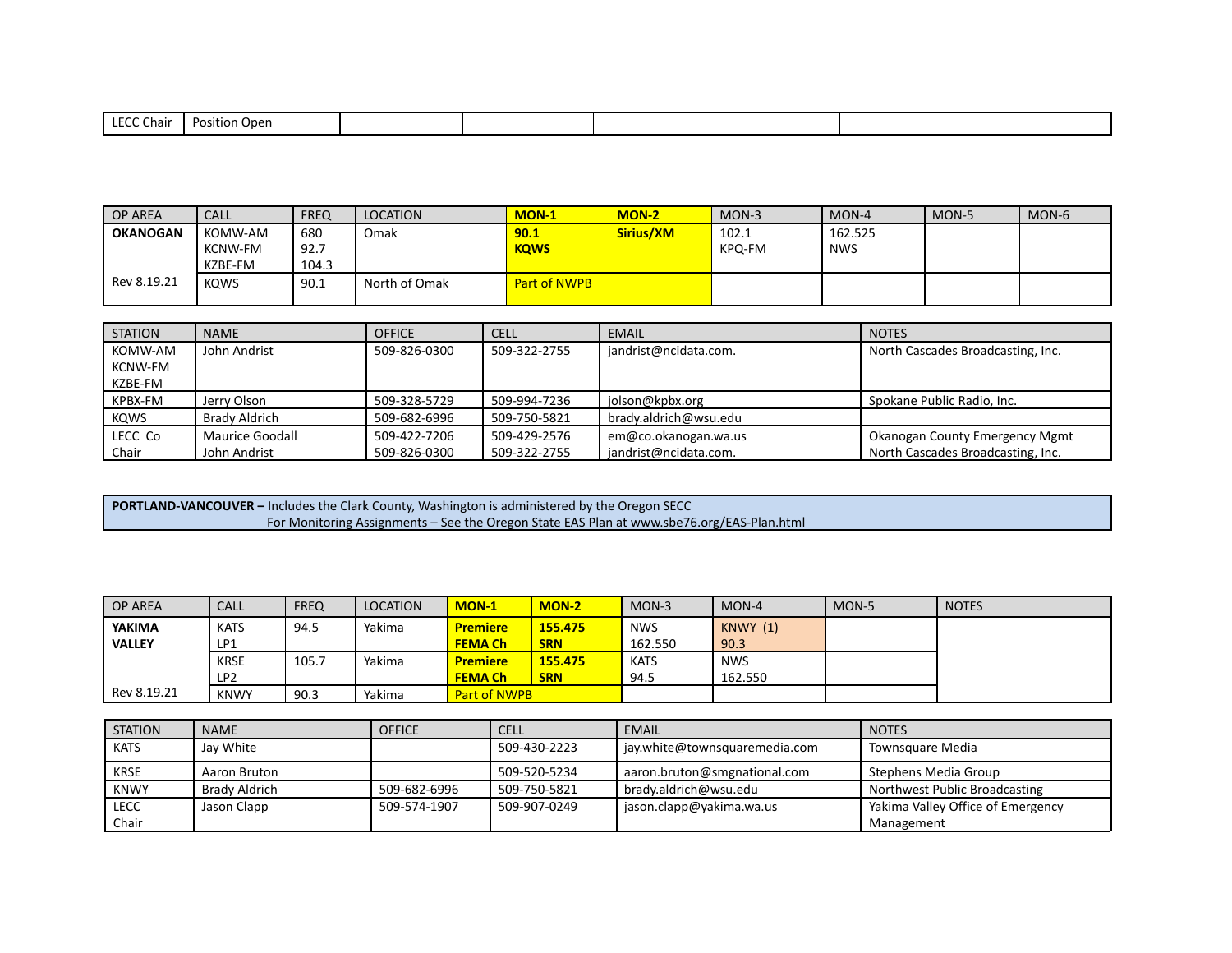# **Distribution Facilities -VHF Radio**

# **State Relay Network**

| <b>OP AREA</b>   | <b>DESIGNATION</b>     | <b>FREQ</b> | <b>INPUT LOCATION</b>      | <b>OUTPUT LOCATIONS</b> | <b>MON-1</b>   | <b>MON-2</b> | $MON-3$        |  |
|------------------|------------------------|-------------|----------------------------|-------------------------|----------------|--------------|----------------|--|
| <b>Statewide</b> | 1-State Relay (SR)     | 155.475     | Washington State Emergency | See EAS - Tab 10A       | 710            | <b>KNKX</b>  | <b>NWS</b>     |  |
|                  | 2- State Relay Network |             | Management                 | Map - Tab 4             | <b>KIRO-AM</b> | 88.5         | <b>Seattle</b> |  |
| Rev 5.6.20       | (SRN)                  | State-      | Division $-$ EOC-          | WAPAWS - Tab C4         |                | (NP Relay)   | 162.475        |  |
|                  | 3-NP Distribution      | Wide        | Camp Murrav                |                         | (PEP)          |              |                |  |

| <b>NAME</b>       | <b>TITLE</b>                       | <b>OFFICE</b> | <b>CELL</b>  | EMAIL                        | <b>NOTES</b>                                                                  |
|-------------------|------------------------------------|---------------|--------------|------------------------------|-------------------------------------------------------------------------------|
| Kevin Wickersham, | <b>Response Section</b><br>Manager | 253-512-7033  | 253-886-4576 | kevin.wickersham@mil.wa.gov_ | <b>Emergency Management Division</b><br><b>Washington Military Department</b> |
| <b>Tony Clark</b> | Alert and Warning<br>Supervisor    | 253-405-7027  | 253-405-9422 | anthony.clark@mil.wa.gov     |                                                                               |

# **Distribution Facilities -Radio Broadcasting**

# **Northwest Public Broadcasting (NWPB)**

| <b>OP AREA</b>   | <b>DESIGNATION</b>        | <b>FREQ</b> | <b>INPUT LOCATION</b> | <b>OUTPUT</b>    | $MON-1$        | $MON-2$         | $MON-3$            | <b>NOTES</b>     |
|------------------|---------------------------|-------------|-----------------------|------------------|----------------|-----------------|--------------------|------------------|
|                  |                           |             |                       | <b>LOCATIONS</b> |                |                 |                    |                  |
| <b>Statewide</b> | Northwest Public          | Various     | NWPB – Murrow College | See WAPAWS       | <b>NPR</b>     | <b>SiriusXM</b> | <b>SRN</b>         | SRN added 8.3.21 |
|                  | <b>Broadcasting Radio</b> |             | of Communications -   | Tab $-$ 10A/C5A  | <b>Sauawk</b>  | <b>Barker</b>   | <b>State Relav</b> |                  |
| Rev 8.21.21      | Network (NWPB)            |             | <b>WSU</b>            |                  | <b>Channel</b> | <b>Channel</b>  | <b>Network</b>     |                  |
|                  |                           |             | Pullman, Wa.          |                  |                |                 |                    |                  |

| <b>NAME</b>      | <b>Continued by Continued By Continued By Continued By Continued By Continued By Continued By Continued By Conti</b><br>. | <b>OFFICE</b>                      | <b>CELL</b>           | <b>EMAIL</b>          | <b>NOTES</b>                         |
|------------------|---------------------------------------------------------------------------------------------------------------------------|------------------------------------|-----------------------|-----------------------|--------------------------------------|
| Brady<br>Aldrich | $F^{\prime}$<br>Supervisor<br><b>EAS</b>                                                                                  | -682-699F<br>500<br>・・・ロココし<br>JU- | $-750 - 5821$<br>509- | brady.aldrich@wsu.edu | rthwest Public Broadcasting<br>Nort' |

#### **KNKX**

| <b>OP AREA</b>     | <b>DESIGNATION</b> | <b>FREQ</b> | <b>INPUT LOCATION</b>    | <b>OUTPUT LOCATIONS</b> | $MON-1$        | $MON-2$          | <b>NOTES</b> |
|--------------------|--------------------|-------------|--------------------------|-------------------------|----------------|------------------|--------------|
| <b>Portions of</b> | <b>KNKX</b>        | Various     | KNKX Studios, Tacoma, WA | See WAPAWS              | <b>NPR</b>     | 710              |              |
| Western            |                    |             |                          | Tab – 10A/C5A           | <b>Sauawk</b>  | <b>KIRO-AM</b>   |              |
| Washington         |                    |             |                          |                         | <b>Channel</b> | <b>State PEP</b> |              |
| Rev 5.6.20         |                    |             |                          |                         |                |                  |              |